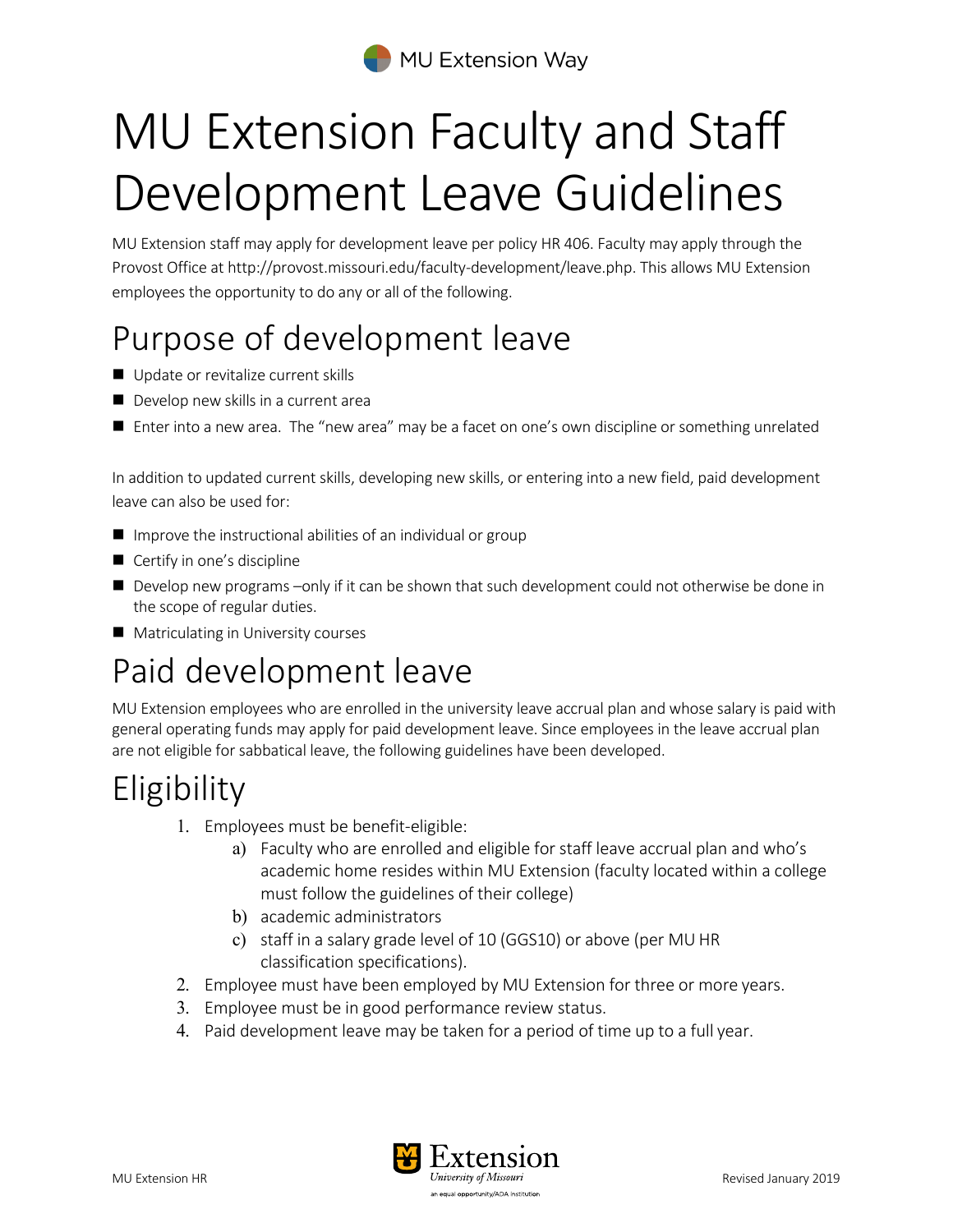### Conditions for Approval

- 1. Vacation days must be accumulated prior to beginning leave and used as part of the paid development leave:
	- a) 24 days for semester leave
	- b) 20 days for eight-week session
	- c) 10 days for four-week session
	- d) 8 days for three-week session

#### (Adjustment to vacation days will be pro-rated if employee is less than 100% FTE)

- 2. No more than 2 development leaves, each of a semester duration or more, may be granted within a 5 year period.
- 3. The employee must agree to work for MU Extension in the same position, unless a change is mutually agreed upon by the employee and administration, for same amount of time as the approved paid development leave, or within three (3) months reimburse Extension the salary and benefits (except Workers compensation) paid during that leave period (except for the vacation time used).
- 4. Development Leave can be granted when the requirements of Extension permit and when such leave is demonstrated to be in the best interests of MU Extension.
- 5. Employee must establish a program/work coverage plan and work in coordination with their direct supervisor/Regional Director in consultation with county council(s), and Program Director, or appropriate supervisor as appropriate.
- 6. If a semester leave, the employee will be expected to enroll for the minimum number of graduate school credit hours required of a full-time student unless a lesser amount will complete degree requirement, and not to exceed 15 graduate school credit hours.
- 7. External fellowships or grants may be sought to support leave time; the University may supplement such support not to exceed full regular salary. Additional travel and other related expenses may be provided as deemed appropriate. Additional funding for faculty development projects may be applied for through UMEA and other applicable sources.
- 8. Development Leave Applications are due:
	- a) Feb. 1 for summer session
	- b) Apr. 1 for fall semester
	- c) Sept. 1 for winter semester
- 9. Employees are required to submit a report on the accomplishments during the leave period with MU Extension HR and the Vice Provost.
- 10. Extenuating circumstances may occur, please contact your supervisor.
- 11. Final decision for approval is made by MU Extension cabinet and MU Extension HR.

#### Procedure

#### The employee:

- initiates the request by completing the applicable sections on the forms:
	- o UM 108 Request for Leave of Absence [\[link\]](http://www.umsystem.edu/media/fa/management/records/forms/human/um108.pdf)
	- o MU Extension Paid Development Leave Application